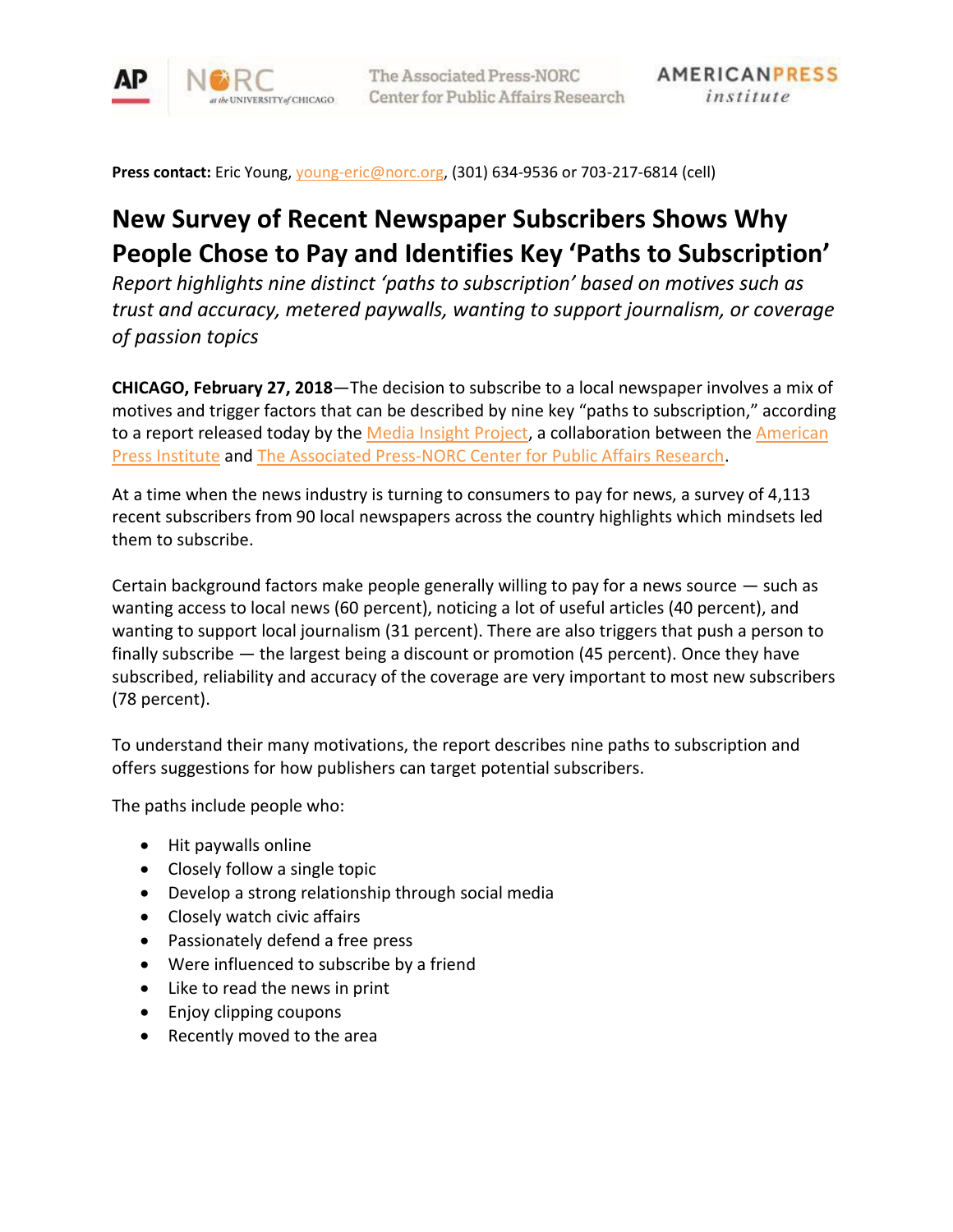

"The move toward subscriptions requires newspapers to identify potential subscribers with analytics that measure motives and engagement, not just page views," said Tom Rosenstiel, executive director of the American Press Institute. "Newspapers need to understand the paths to subscription and guide each reader along his or her journey by delivering the types of value and engagement desired and tailoring their acquisition and retention strategies to each group."

| <b>VARIOUS BACKGROUND FACTORS ARE PRECONDITIONS TO SUBSCRIBE</b><br>60% WANT ACCESS TO LOCAL NEWS<br>40% NOTICE A LOT OF INTERESTING, USEFUL ARTICLES<br>31% WANT TO SUPPORT LOCAL JOURNALISM<br>BUT ONE FACTOR STANDS OUT AS A COMMON FINAL TRIGGER<br>45% FINALLY SUBSCRIBED BECAUSE OF A PROMOTION OR FREE TRIAL<br>THOSE WHO USE A PAPER BEFORE SUBSCRIBING DO SO FOR A LONG TIME<br>74% WHO ENGAGED PRIOR TO PAYING USED IT FOR AT LEAST A FEW MONTHS<br>AFTER SUBSCRIBING, QUALITY FACTORS MATTER FOR RETENTION |
|-----------------------------------------------------------------------------------------------------------------------------------------------------------------------------------------------------------------------------------------------------------------------------------------------------------------------------------------------------------------------------------------------------------------------------------------------------------------------------------------------------------------------|
|                                                                                                                                                                                                                                                                                                                                                                                                                                                                                                                       |
|                                                                                                                                                                                                                                                                                                                                                                                                                                                                                                                       |
|                                                                                                                                                                                                                                                                                                                                                                                                                                                                                                                       |
|                                                                                                                                                                                                                                                                                                                                                                                                                                                                                                                       |
|                                                                                                                                                                                                                                                                                                                                                                                                                                                                                                                       |
|                                                                                                                                                                                                                                                                                                                                                                                                                                                                                                                       |
|                                                                                                                                                                                                                                                                                                                                                                                                                                                                                                                       |
|                                                                                                                                                                                                                                                                                                                                                                                                                                                                                                                       |
|                                                                                                                                                                                                                                                                                                                                                                                                                                                                                                                       |
| 78% VALUE GETTING RELAIBLE. ACCURATE FACTS                                                                                                                                                                                                                                                                                                                                                                                                                                                                            |
| 68% VALUE PAPER DEALING FAIRLY WITH ALL SIDES                                                                                                                                                                                                                                                                                                                                                                                                                                                                         |
| 29% VALUE PAPER SAVING THEM MONEY                                                                                                                                                                                                                                                                                                                                                                                                                                                                                     |
| PEOPLE USE PAPERS MANY WAYS AFTER SUBSCRIBING                                                                                                                                                                                                                                                                                                                                                                                                                                                                         |
| 52% USE COUPONS                                                                                                                                                                                                                                                                                                                                                                                                                                                                                                       |
| 43% REGULARLY SHARE THE PAPER'S CONTENT                                                                                                                                                                                                                                                                                                                                                                                                                                                                               |
| 18% SUBSCRIBE TO SPECIALIZED EMAIL NEWSLETTERS                                                                                                                                                                                                                                                                                                                                                                                                                                                                        |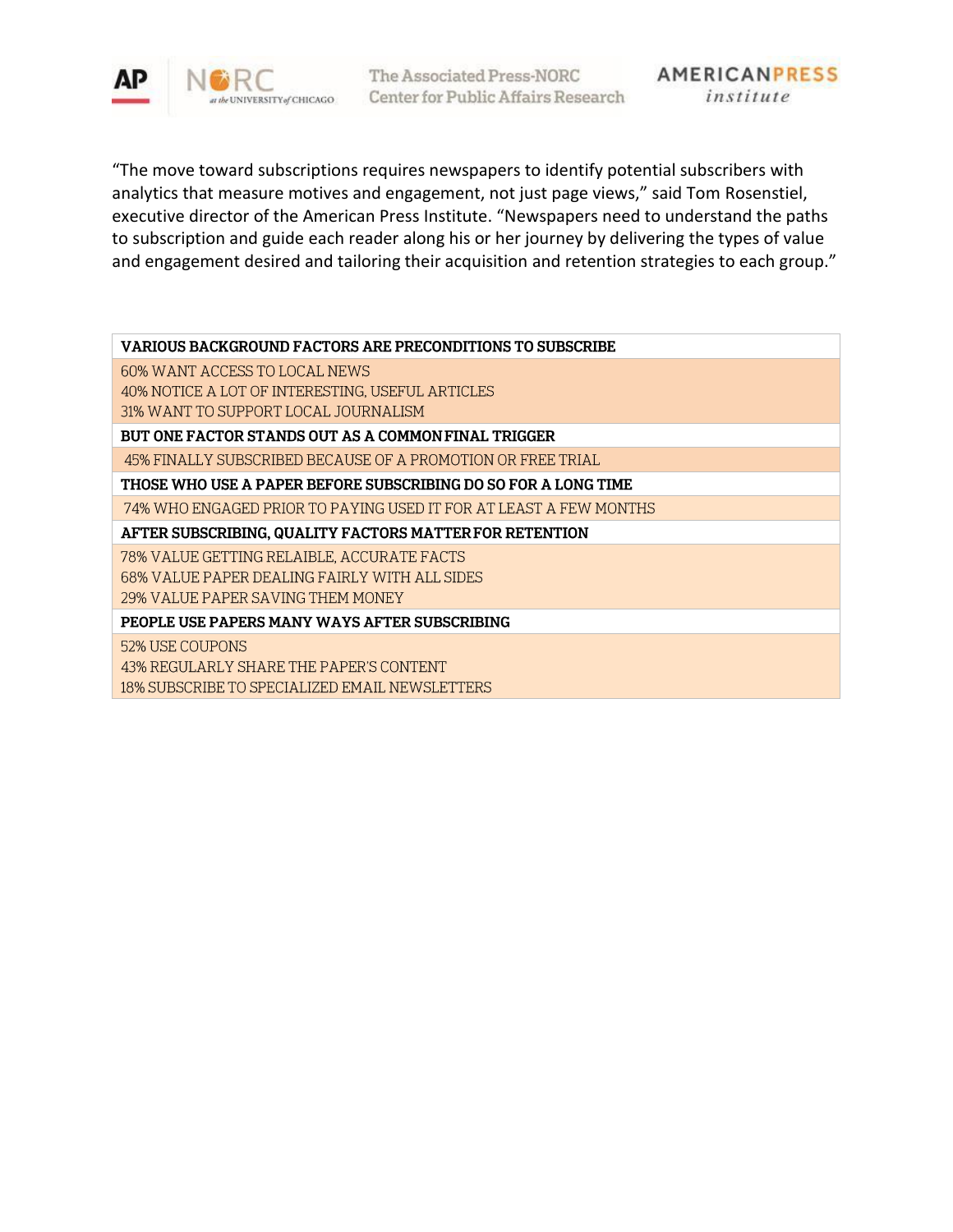

Among the study's other key findings:

- **Quality and accuracy matter to nearly every subscriber group, especially** *after* **they subscribe.** When asked for the most important reasons they read the newspaper now that they subscribe, people are most likely to cite a publication's accuracy (78 percent), its willingness to admit mistakes (69 percent), and its dealing fairly with all sides (68 percent) as most important.
- **The findings offer an opportunity and also a warning for publishers.** They suggest that cutting back on newsrooms resources now (as many publishers do to maintain profit margins against declining revenue) imperils any long-term subscription strategy. Publishers may have to accept a smaller profit margin -- or none -- now, to invest in the content quality that potential subscribers demand.
- **Regardless of their underlying motivations, many subscribers are triggered by discounts at just the right time.** Nearly half of all recent subscribers (45 percent) cited pricing promotions as the immediate trigger, more than double any other factor.
- Market size matters. There are some important differences between what drives people at small or medium-sized papers and metros (large and small). New subscribers to small papers are more likely than those at large metros to prefer print over digital (85 percent vs. 56 percent) and to subscribe after moving to town (23 percent vs. 13 percent). Subscribers to large metros are more likely than those at small papers to subscribe after noticing a lot of interesting articles (45 percent vs. 30 percent).
- **Print and digital subscribers are different.** Digital subscribers in this study tend to be younger, male, and more educated than print readers. Digital readers are more often attracted by good coverage of a particular topic than are print readers (38 percent vs. 25 percent), and by noticing especially useful or interesting content (47 percent vs. 36 percent). Half of digital subscribers are triggered to subscribe by hitting a paywall meter, and they are more likely than print readers to be motivated by a desire to support local journalism (38 percent vs. 29 percent).

"This study captures local newspaper readers' attitudes at a key time – shortly after they made the decision to subscribe," said Trevor Tompson, director of The AP-NORC Center. "The results show that there are many types of recent newspaper subscribers and each type is motivated to pay for news for different reasons."

#### **About the report**

This research comes from a recent Media Insight Project survey of 4,113 recent newspaper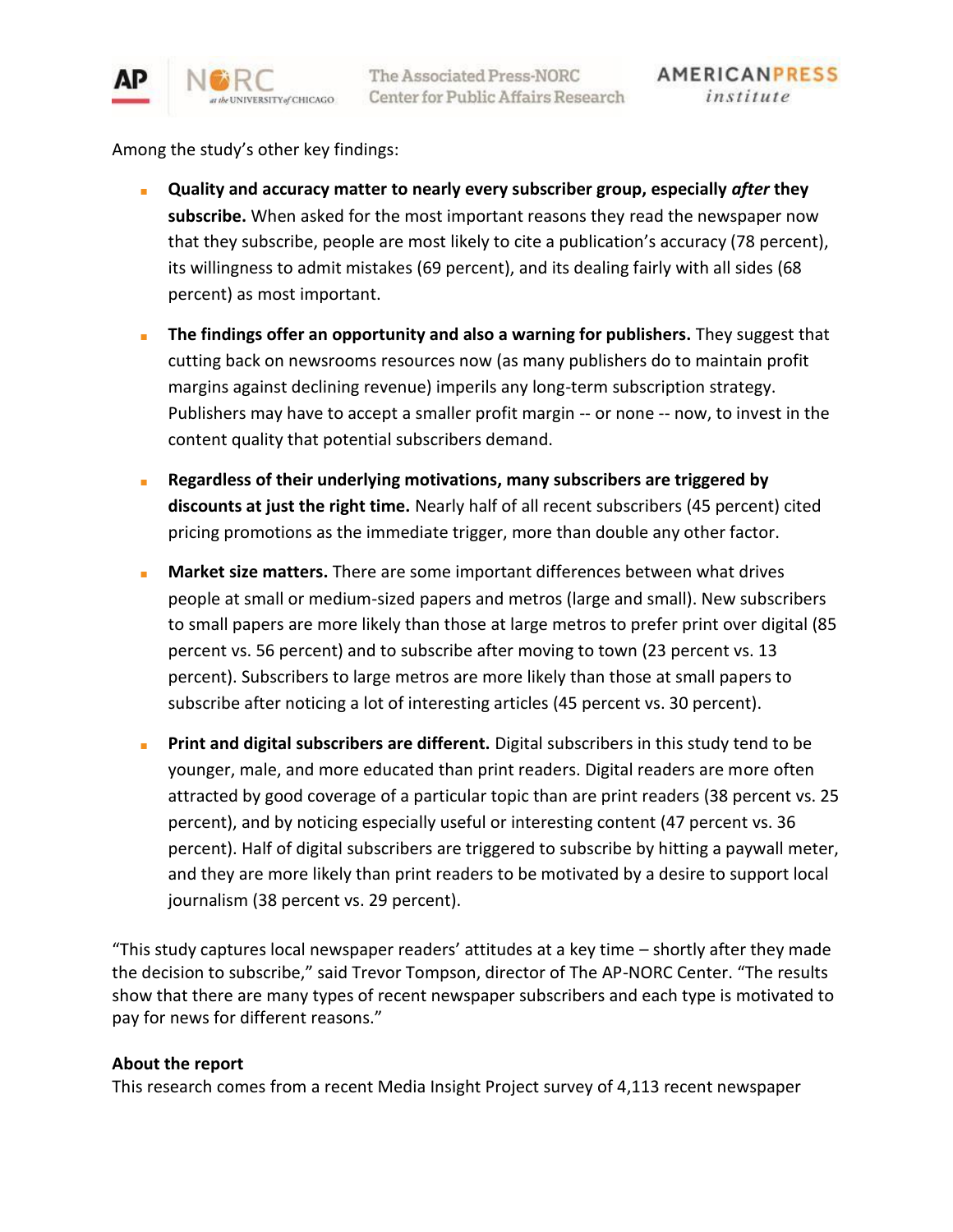

subscribers interviewed online between November 9 and December 13, 2017. For this study, the Media Insight Project partnered with 90 different newspapers across the country from 12 different newspaper companies. The publishers ranged from some of the largest newspaper chains in the country to smaller companies with a single paper. Each publisher provided contact information for all people who began subscribing to their papers between August 1 and October 31, 2017. This convenience sample includes many recent newspaper subscribers from various size papers across the country; however, the findings of the study might not apply to all subscribers or newspapers.

Details about the Media Insight Project can be found at: [www.mediainsight.org](http://www.mediainsight.org/)**.**

A full description of the study methodology for the surveys can be found at the end of the report.

The proper description of the survey's authorship is as follows: This study was conducted jointly by the [American Press Institute](http://www.americanpressinstitute.org/) and The Associated Press-NORC Center for Public Affairs [Research.](http://apnorc.org/Pages/default.aspx)

## **About the Media Insight Project**

The Media Insight Project is a collaboration between the American Press Institute and The AP-NORC Center for Public Affairs Research with the objective of conducting high-quality, innovative research meant to inform the news industry and the public about various important issues facing journalism and the news business. The Media Insight Project brings together the expertise of both organizations and their respective partners, and involves collaborations among key staff at the American Press Institute, NORC at the University of Chicago, and The Associated Press.

<http://www.mediainsight.org/>

## **About the American Press Institute**

The American Press Institute advances an innovative and sustainable local news industry by helping publishers understand and engage audiences, grow revenue, improve public-service journalism, and succeed at organizational change. API is a national 501(c)3 nonprofit educational organization affiliated with the News Media Alliance. It works with and draws on the best ideas from technology, business and publishing.

[http://www.pressinstitute.org](http://www.pressinstitute.org/)

## **About The Associated Press-NORC Center for Public Affairs Research**

The AP-NORC Center for Public Affairs Research taps into the power of social science research and the highest-quality journalism to bring key information to people across the nation and throughout the world.

[www.apnorc.org](http://www.apnorc.org/)

The Associated Press (AP) is the essential global news network, delivering fast, unbiased news